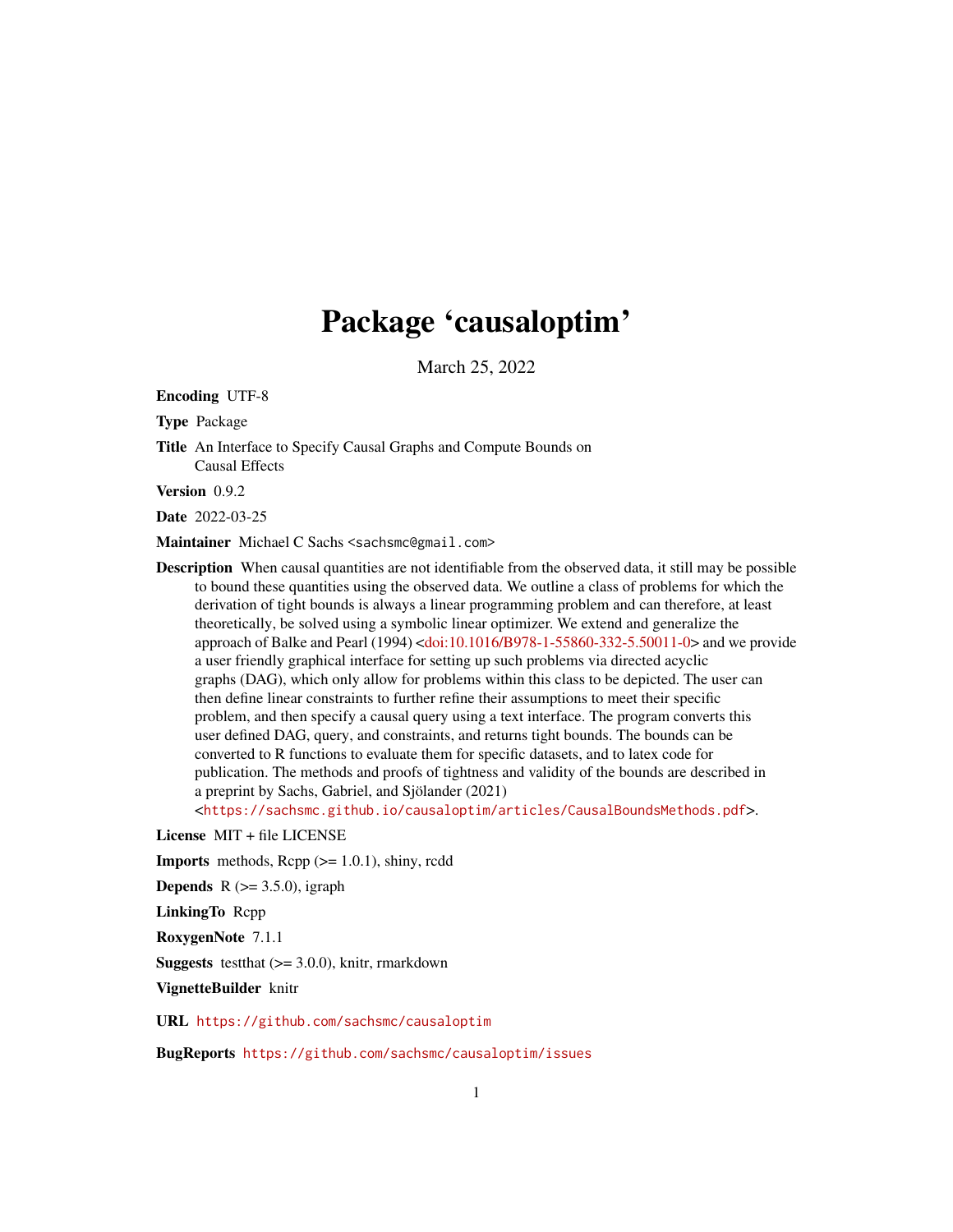## Config/testthat/edition 3 NeedsCompilation yes

Author Michael C Sachs [aut, cre], Erin E Gabriel [aut], Arvid Sjölander [aut], Gustav Jonzon [ctb] ((improved vertex enumeration)), Alexander A Balke [ctb] ((C++ code)), Colorado Reed [ctb] ((graph-creator.js)) Repository CRAN

Date/Publication 2022-03-25 14:00:07 UTC

# R topics documented:

| 3                                                                                                                         |
|---------------------------------------------------------------------------------------------------------------------------|
| $\overline{3}$                                                                                                            |
| 5                                                                                                                         |
| 6                                                                                                                         |
| 6                                                                                                                         |
| $\overline{7}$                                                                                                            |
| $\overline{7}$                                                                                                            |
| 8                                                                                                                         |
| 8                                                                                                                         |
| 9                                                                                                                         |
| 10                                                                                                                        |
| 10                                                                                                                        |
| 11                                                                                                                        |
| 11                                                                                                                        |
| 12                                                                                                                        |
| 13<br>$linear_term \dots \dots \dots \dots \dots \dots \dots \dots \dots \dots \dots \dots \dots \dots \dots \dots \dots$ |
| 13                                                                                                                        |
| 14                                                                                                                        |
| 14                                                                                                                        |
| 15                                                                                                                        |
| 16                                                                                                                        |
| 16                                                                                                                        |
| 17                                                                                                                        |
| 17                                                                                                                        |
| 18                                                                                                                        |
| 18                                                                                                                        |
| $print. linear causal problem \ldots \ldots \ldots \ldots \ldots \ldots \ldots \ldots \ldots \ldots \ldots$<br>19         |
| 19                                                                                                                        |
| 20                                                                                                                        |
| 20                                                                                                                        |
| 21                                                                                                                        |
| 21                                                                                                                        |
|                                                                                                                           |
| 22                                                                                                                        |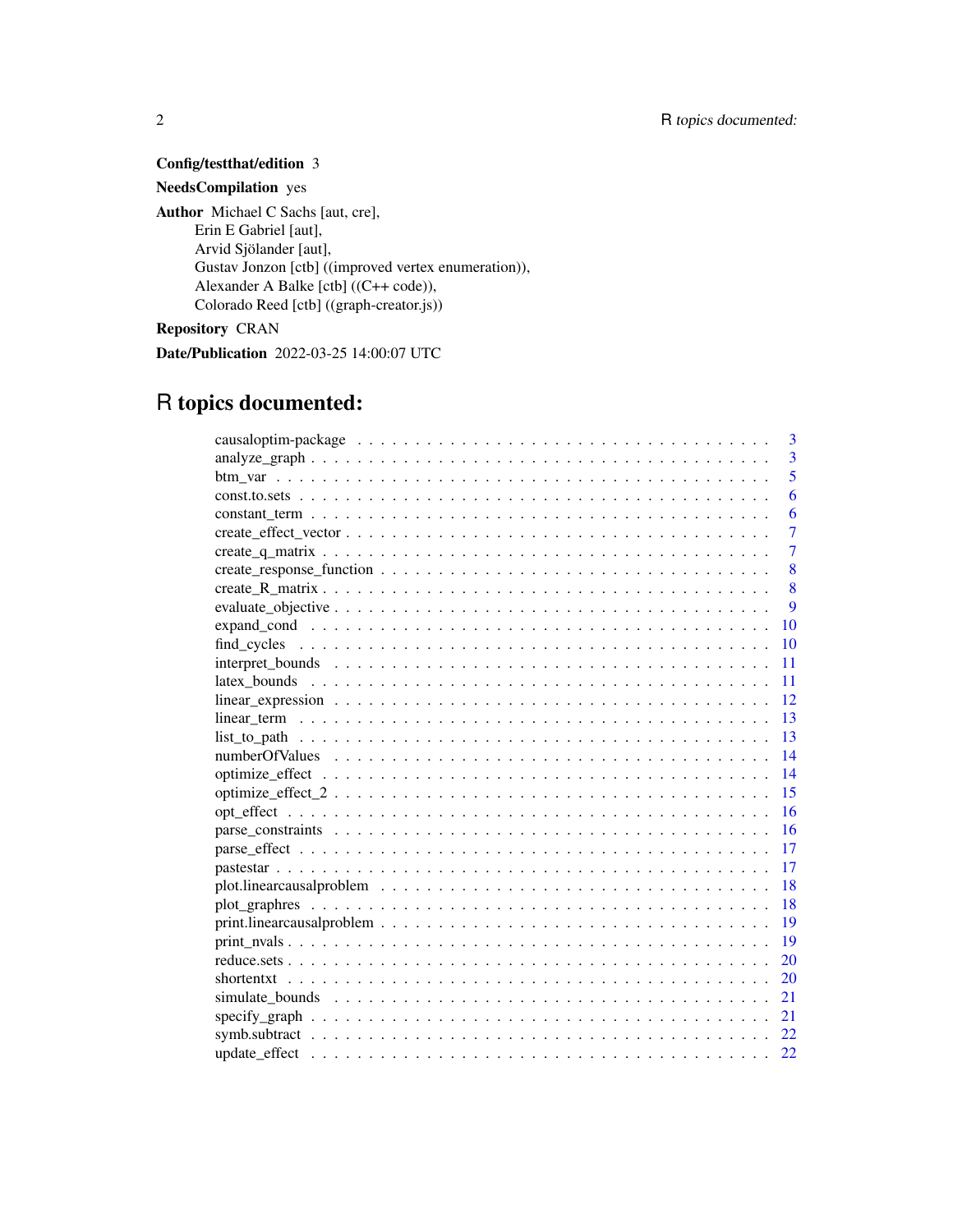#### <span id="page-2-0"></span>**Index** [24](#page-23-0)

causaloptim-package *An Interface to Specify Causal Graphs and Compute Bounds on Causal Effects*

#### **Description**

Specify causal graphs using a visual interactive interface and then analyze them and compute symbolic bounds for the causal effects in terms of the observable parameters.

#### Details

Run the shiny app by results <- specify\_graph(). See detailed instructions in the vignette browse-Vignettes("causaloptim").

#### Author(s)

Michael C Sachs, Arvid Sjölander, Gustav Jonzon, Alexander Balke, Colorado Reed, and Erin Gabriel Maintainer: Michael C Sachs <sachsmc at gmail.com>

## References

A. Balke and J. Pearl, "Counterfactual Probabilities: Computational Methods,Bounds, and Applications" UCLA Cognitive Systems Laboratory, Technical Report (R-213-B). In R. Lopez de Mantaras and D. Poole (Eds.), Proceedings of the Conference on Uncertainty in Artificial Intelligence (UAI-94), Morgan Kaufmann, San Mateo, CA, 46-54, July 29-31, 1994. [https://ftp.cs.ucla.edu/](https://ftp.cs.ucla.edu/pub/stat_ser/R213-B.pdf) [pub/stat\\_ser/R213-B.pdf](https://ftp.cs.ucla.edu/pub/stat_ser/R213-B.pdf) .

#### See Also

```
browseVignettes('causaloptim')
```
<span id="page-2-1"></span>analyze\_graph *Analyze the causal graph to determine constraints and objective*

#### Description

The graph must contain certain edge and vertex attributes which are documented in the Details below. The shiny app run by [specify\\_graph](#page-20-1) will return a graph in this format.

#### Usage

analyze\_graph(graph, constraints, effectt)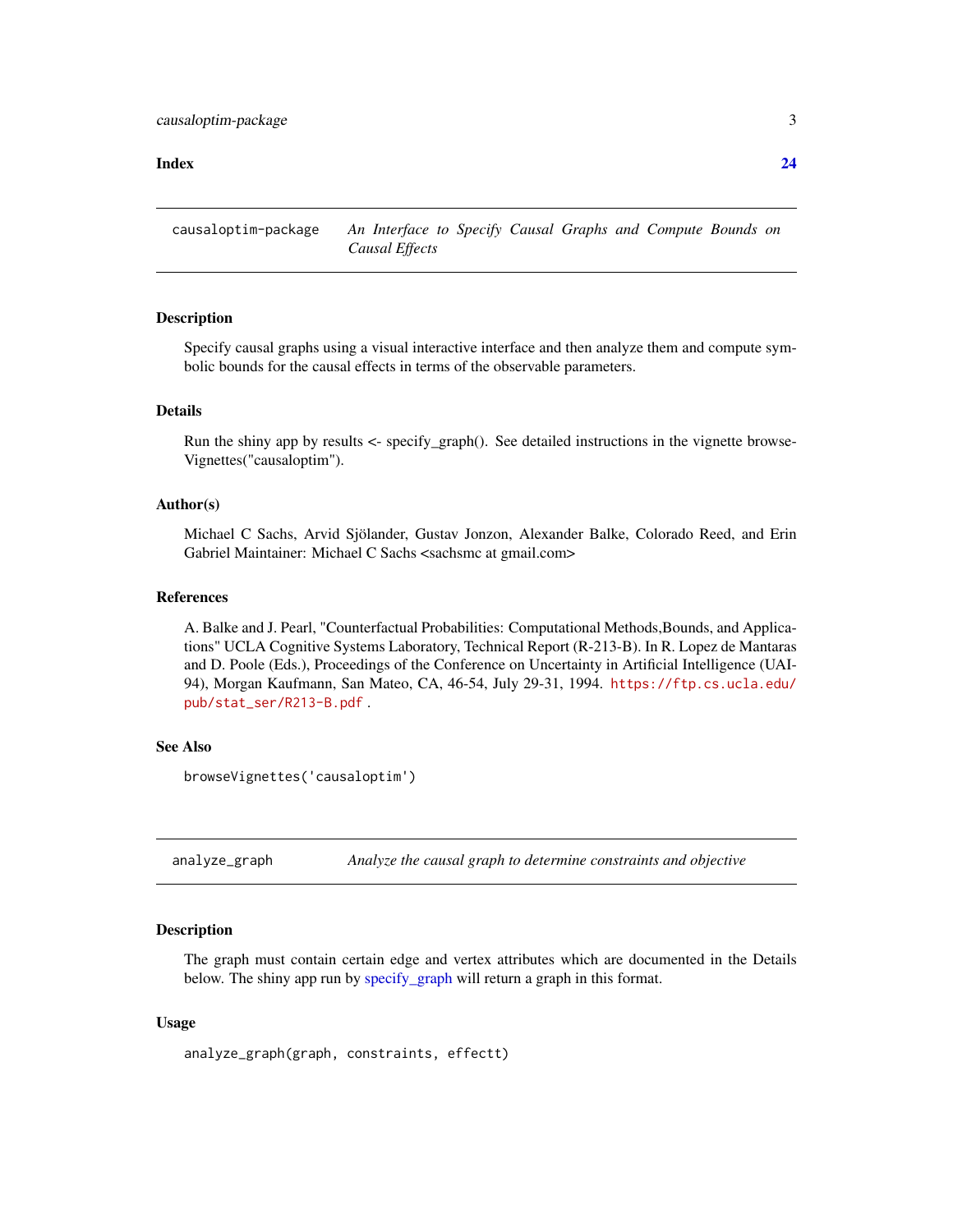#### <span id="page-3-0"></span>Arguments

| graph       | An aaa-igraph-package object that represents a directed acyclic graph with cer-<br>tain attributes. See Details. |
|-------------|------------------------------------------------------------------------------------------------------------------|
| constraints | A vector of character strings that represent the constraints on counterfactual<br>quantities                     |
| effectt     | A character string that represents the causal effect of interest                                                 |

#### Details

The graph object must contain the following named vertex attributes:

- name The name of each vertex must be a valid R object name starting with a letter and no special characters. Good candidate names are for example, Z1, Z2, W2, X3, etc.
- leftside An indicator of whether the vertex is on the left side of the graph, 1 if yes, 0 if no.
- latent An indicator of whether the variable is latent (unobserved). There should always be a variable Ul on the left side that is latent and a parent of all variables on the left side, and another latent variable Ur on the right side that is a parent of all variables on the right side.
- nvals The number of possible values that the variable can take on, the default and minimum is 2 for 2 categories (0,1).

In addition, there must be the following edge attributes:

- rlconnect An indicator of whether the edge goes from the right side to the left side. Should be 0 for all edges.
- edge.monotone An indicator of whether the effect of the edge is monotone, meaning that if  $V1 \rightarrow$ V2 and the edge is monotone, then  $a > b$  implies  $V2(V1 = a) \ge V2(V1 = b)$ . Only available for binary variables (nvals  $= 2$ ).

The effectt parameter describes your causal effect of interest. The effectt parameter must be of the form

p{V11(X=a)=a; V12(X=a)=b;...} op1 p{V21(X=b)=a; V22(X=c)=b;...} op2 ...

where Vij are names of variables in the graph, a, b are numeric values from 0:(nvals - 1), and op are either - or +. You can specify a single probability statement (i.e., no operator). Note that the probability statements begin with little p, and use curly braces, and items inside the probability statements are separated by ;. The variables may be potential outcomes which are denoted by parentheses. Variables may also be nested inside potential outcomes. Pure observations such as p{Y = 1} are not allowed if the left side contains any variables. If the left side contains any variables, then they mush be ancestors of the intervention set variables (or the intervention variables themselves). All of the following are valid effect statements:

$$
p\{Y(X=1)=1\} - p\{Y(X=0)=1\}
$$

$$
p\{X(Z=1)=1; X(Z=0)=0\}
$$

 $p{Y(M(X = 0), X = 1) = 1} -p{Y(M(X = 0), X = 0)} = 1}$ 

The constraints are specified in terms of potential outcomes to constrain by writing the potential outcomes, values of their parents, and operators that determine the constraint (equalities or inequalities). For example,  $X(Z = 1) \geq X(Z = 0)$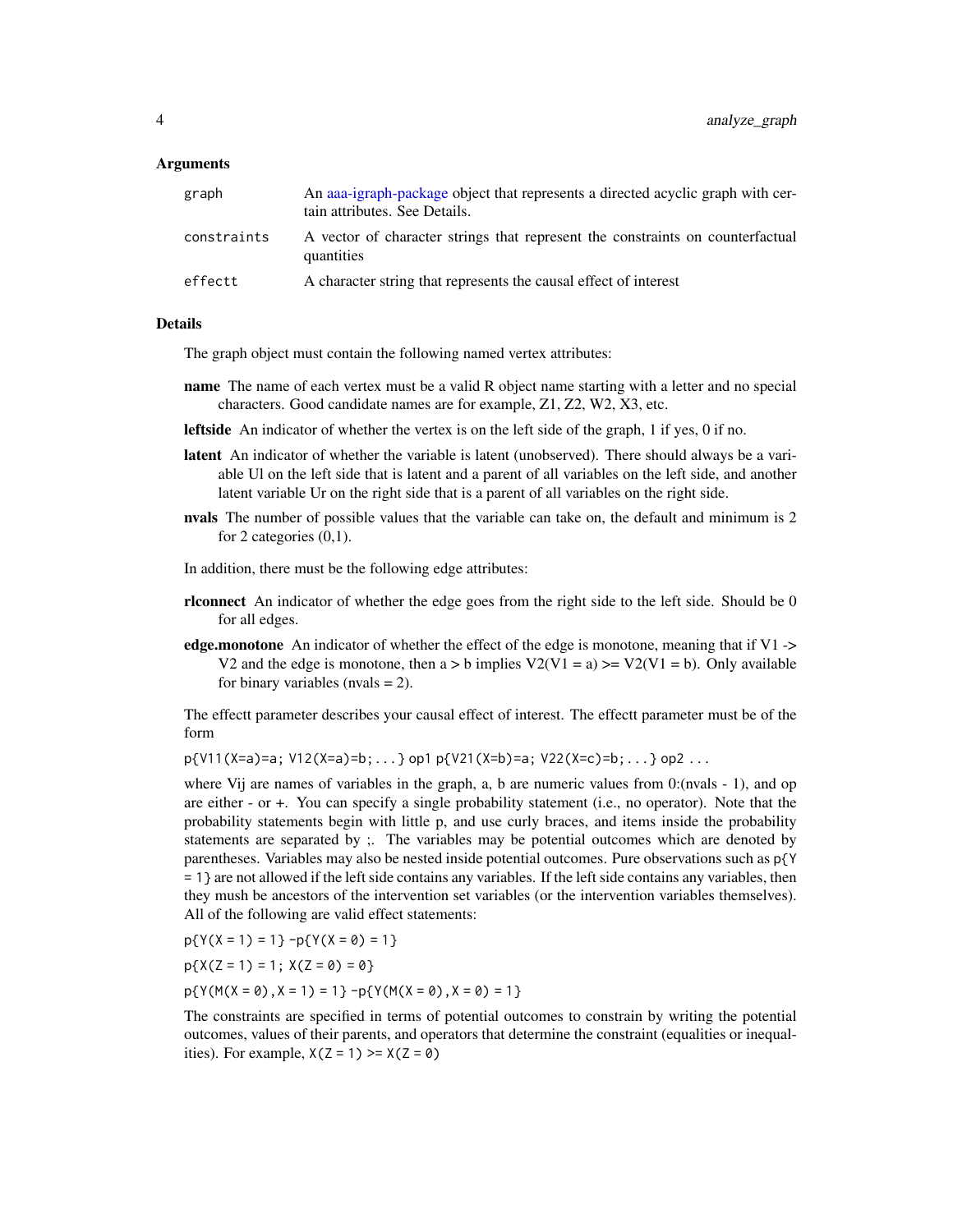#### <span id="page-4-0"></span>btm\_var 5

#### Value

A an object of class "linearcausalproblem", which is a list with the following components. This list can be passed to [optimize\\_effect](#page-13-1) which interfaces with Balke's code. Print and plot methods are also available.

- variables Character vector of variable names of potential outcomes, these start with 'q' to match Balke's notation
- parameters Character vector of parameter names of observed probabilities, these start with 'p' to match Balke's notation

constraints Character vector of parsed constraints

- objective Character string defining the objective to be optimized in terms of the variables
- **p.vals** Matrix of all possible values of the observed data vector, corresponding to the list of parameters.
- q.vals Matrix of all possible values of the response function form of the potential outcomes, corresponding to the list of variables.

**parsed.query** A nested list containing information on the parsed causal query.

objective.nonreduced The objective in terms of the original variables, before algebraic variable reduction. The nonreduced variables can be obtained by concatenating the columns of q.vals.

response.functions List of response functions.

**graph** The graph as passed to the function.

**R** A matrix with coefficients relating the p.vals to the q.vals  $p = R * q$ 

- c0 A vector of coefficients relating the q vals to the objective function theta =  $c0 * q$
- $iqR$  A matrix with coefficients to represent the inequality constraints

#### Examples

```
### confounded exposure and outcome
b \leq igraph::graph_from_literal(X -+ Y, Ur -+ X, Ur -+ Y)
V(b)$leftside <- c(\theta, \theta, \theta)V(b)$latent <- c(0,0,1)
V(b)$nvals <- c(2,2,2)E(b)$rlconnect <- E(b)$edge.monotone <- C(e, e, e)analyze_graph(b, constraints = NULL, effectt = "p{Y(X = 1) = 1} - p{Y(X = 0) = 1}")
```

```
btm_var Recursive function to get the last name in a list
```
#### Description

Recursive function to get the last name in a list

#### Usage

 $btm_var(x, name = NULL)$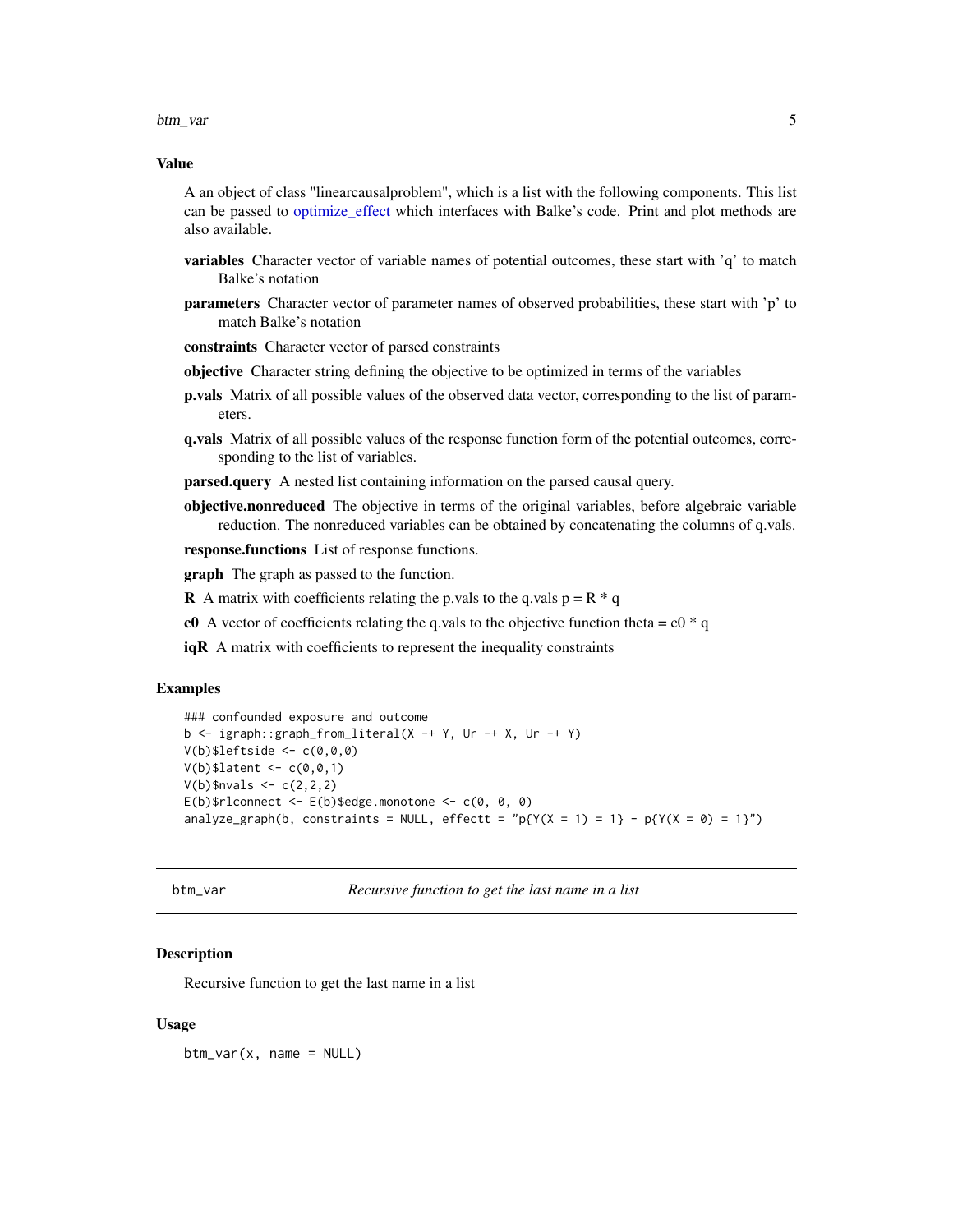#### <span id="page-5-0"></span>Arguments

|      | a list                              |
|------|-------------------------------------|
| name | name of the top element of the list |

#### Value

The name of the deepest nested list element

const.to.sets *Translate lists of constraints to lists of vectors*

## Description

Translate lists of constraints to lists of vectors

#### Usage

```
const.to.sets(constr, objterms)
```
## Arguments

| constr   | List of constraint terms as character strings |
|----------|-----------------------------------------------|
| objterms | Vector of terms in the objective function     |

| constant_term | Compute the scalar product of two numeric vectors of the same length |  |  |  |  |
|---------------|----------------------------------------------------------------------|--|--|--|--|
|---------------|----------------------------------------------------------------------|--|--|--|--|

## Description

A helper function for [evaluate\\_objective](#page-8-1).

## Usage

constant\_term(numbers1, numbers2)

## Arguments

```
numbers1, numbers2
```
Two numeric vectors of the same length.

## Value

A string consisting of the value of the scalar product of numbers1 and numbers2.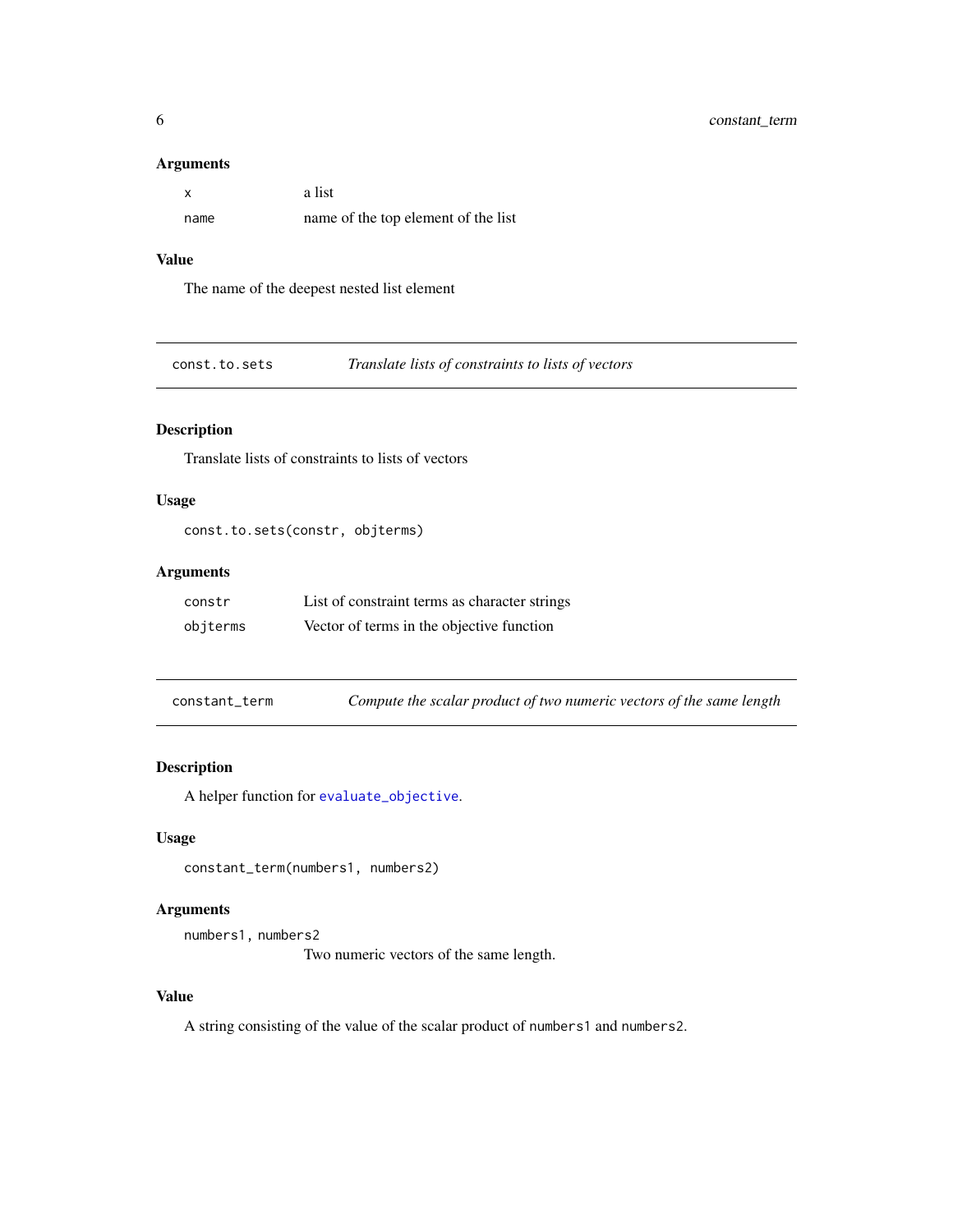<span id="page-6-0"></span>create\_effect\_vector *Translate target effect to vector of response variables*

#### Description

Translate target effect to vector of response variables

#### Usage

create\_effect\_vector(effect, graph, obsvars, respvars, q.list, variables)

## Arguments

| effect    | Effect list, as returned by parse_effect                   |
|-----------|------------------------------------------------------------|
| graph     | The graph                                                  |
| obsvars   | Vector of observed variable vertices from the graph        |
| respvars  | Response function, as returned by create_response_function |
| g.list    | List with q matrices, as returned by create_q_matrix       |
| variables | Vector of qs names                                         |

#### Value

A list with the target effect in terms of qs

<span id="page-6-1"></span>create\_q\_matrix *Translate response functions into matrix of counterfactuals*

## Description

Translate response functions into matrix of counterfactuals

#### Usage

```
create_q_matrix(respvars, right.vars, cond.vars, constraints)
```
## Arguments

| respvars    | A list of functions as returned by create_response_function  |
|-------------|--------------------------------------------------------------|
| right.vars  | Vertices of graph on the right side                          |
| cond.vars   | Vertices of graph on the left side                           |
| constraints | A vector of character strings that represent the constraints |

## Value

A list of 3 data frames of counterfactuals and their associated labels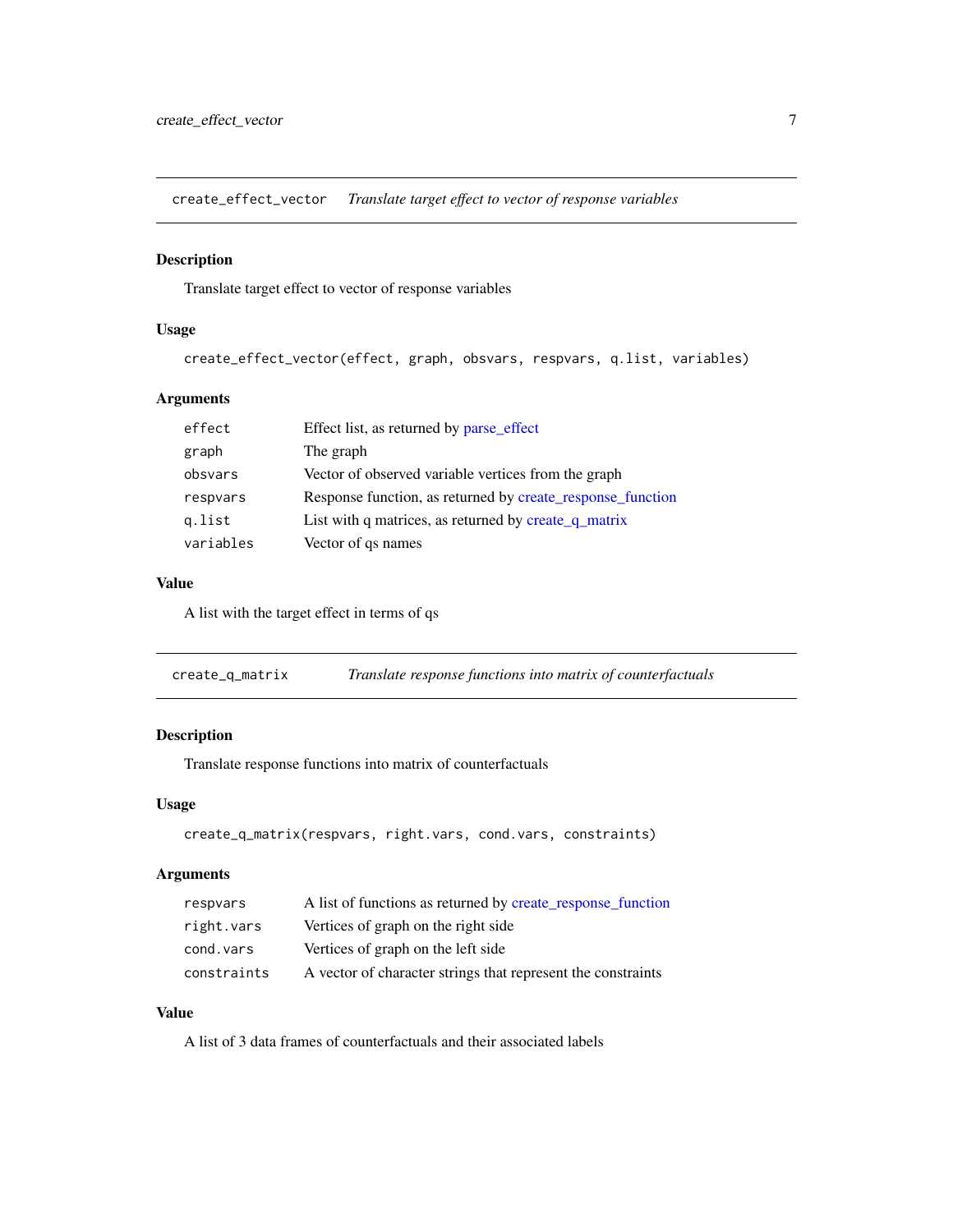```
create_response_function
```
*Translate regular DAG to response functions*

#### Description

Translate regular DAG to response functions

## Usage

```
create_response_function(graph, right.vars, cond.vars)
```
## Arguments

| graph      | An aaa-igraph-package object that represents a directed acyclic graph must con-<br>tain edge attributes named "leftside" and "lrconnect" that takes values 0 and 1. |
|------------|---------------------------------------------------------------------------------------------------------------------------------------------------------------------|
|            | Only one edge may have a value 1 for Irconnect. The shiny app returns a graph<br>in this format.                                                                    |
| right.vars | Vertices of graph on the right side                                                                                                                                 |
| cond.vars  | Vertices of graph on the left side                                                                                                                                  |

#### Value

A list of functions representing the response functions

create\_R\_matrix *Create constraint matrix*

## Description

Matrix and text representation of constraints on observed probabilities

#### Usage

```
create_R_matrix(
  graph,
  obsvars,
  respvars,
  p.vals,
  parameters,
  q.list,
  variables
\mathcal{E}
```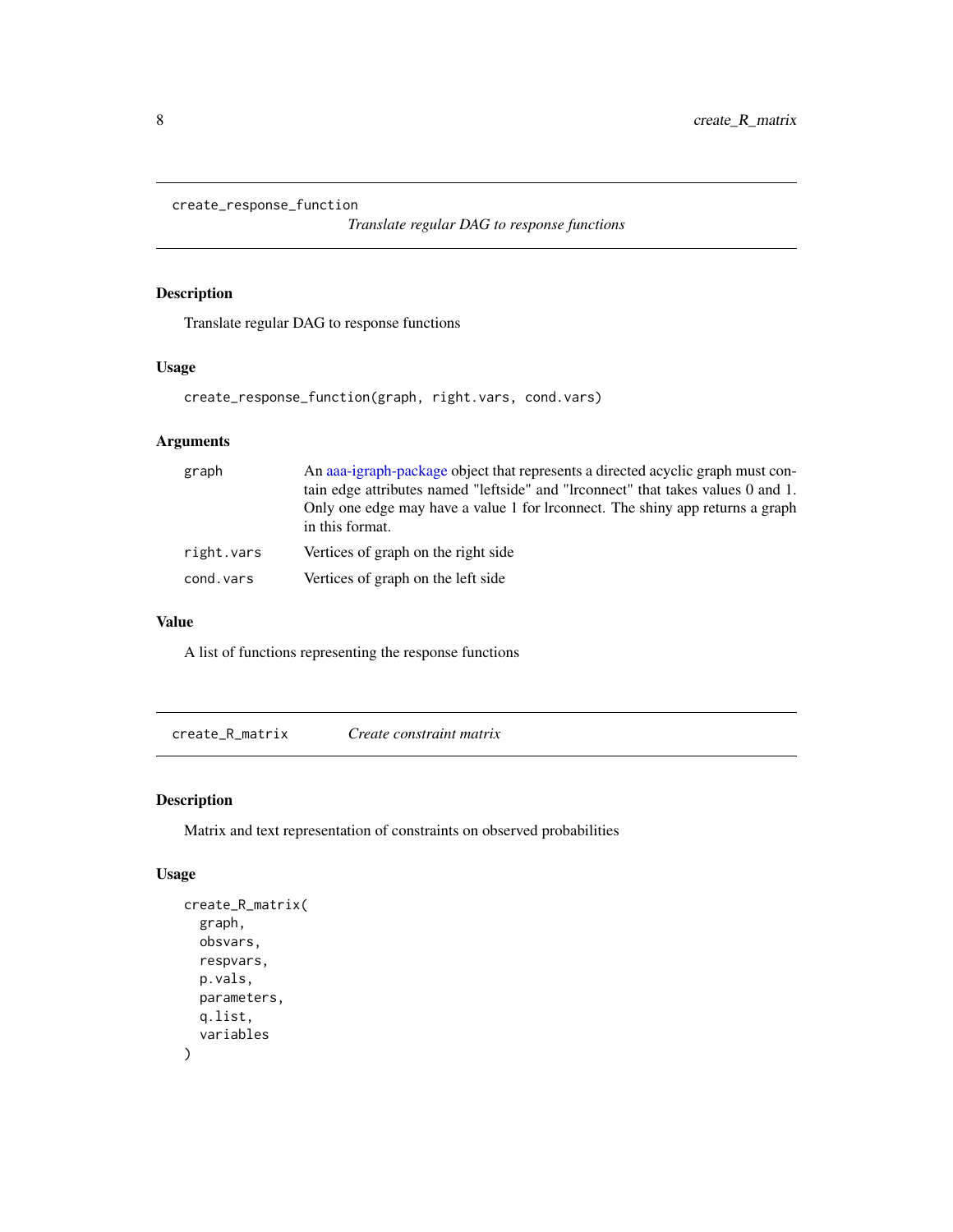## <span id="page-8-0"></span>evaluate\_objective 9

## Arguments

| graph      | The graph                                                  |
|------------|------------------------------------------------------------|
| obsvars    | Vector of observed variable vertices from the graph        |
| respvars   | Response function, as returned by create_response_function |
| p.vals     | Observed probability matrix                                |
| parameters | Vector of ps names                                         |
| g.list     | List with q matrices, as returned by create q matrix       |
| variables  | Vector of qs names                                         |

## Value

A list with the R matrix and the string representation

<span id="page-8-1"></span>

| evaluate_objective | Compute the scalar product of a vector of numbers and a vector of |
|--------------------|-------------------------------------------------------------------|
|                    | both numbers and strings                                          |

## Description

A helper function for [opt\\_effect](#page-15-1).

## Usage

```
evaluate_objective(c1_num, p, y)
```
## Arguments

| c1 num | A numeric column matrix.                                                 |
|--------|--------------------------------------------------------------------------|
| D      | A character vector.                                                      |
|        | A numeric vector whose length is the sum of the lengths of c1_num and p. |

## Value

A string consisting of an affine expression in p corresponding to the scalar product of c(c1\_num,p) with y.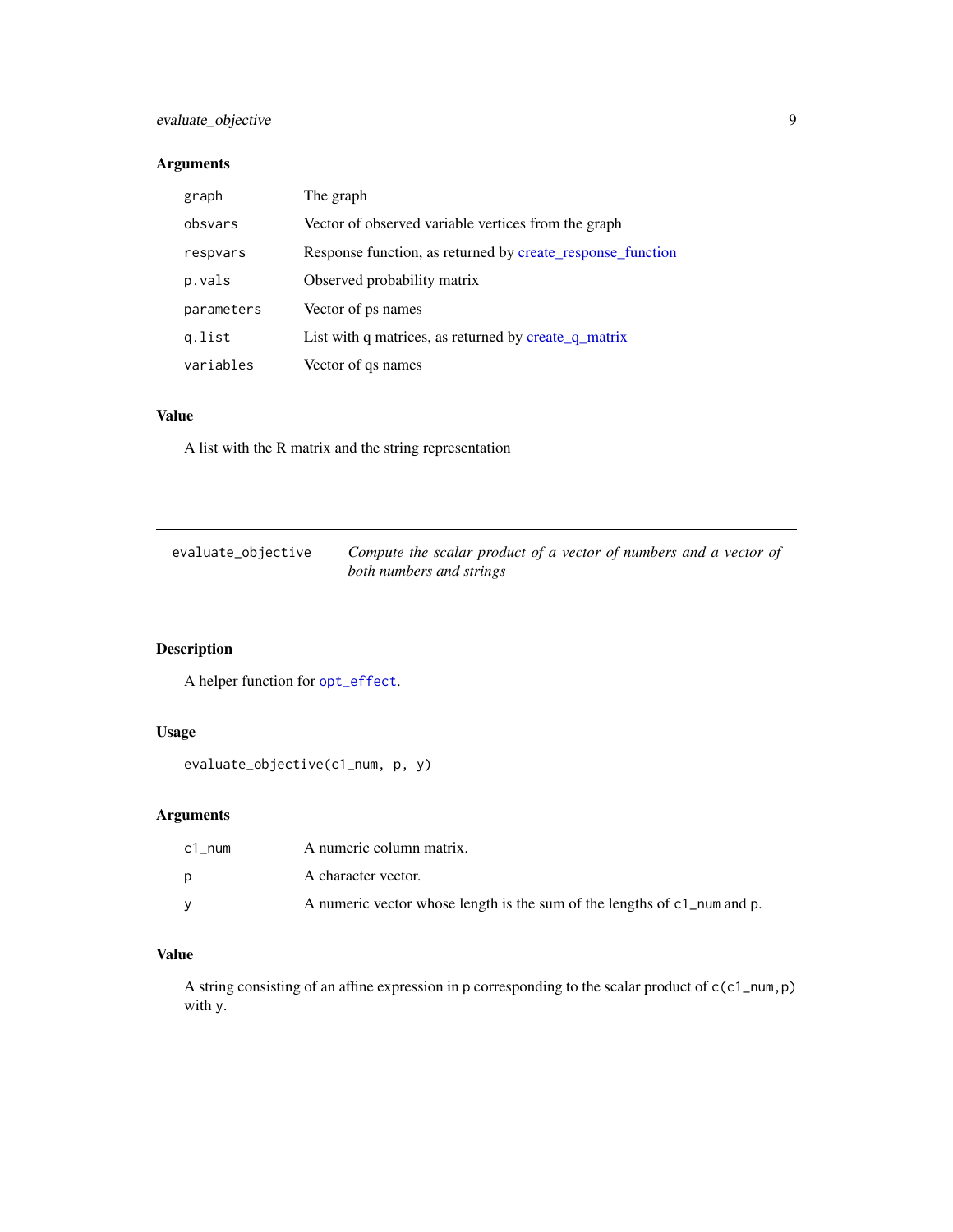<span id="page-9-0"></span>

Expand potential outcome conditions

## Usage

expand\_cond(cond, obsnames)

## Arguments

| cond     | Text string of the condition          |
|----------|---------------------------------------|
| obsnames | Vector of names of observed variables |

| find_cycles | Find cycles in a graph |  |
|-------------|------------------------|--|
|-------------|------------------------|--|

## Description

Find cycles in a graph

## Usage

find\_cycles(g)

## Arguments

g an igraph object

## Value

A list of vectors of integers, indicating the vertex sequences for the cycles found in the graph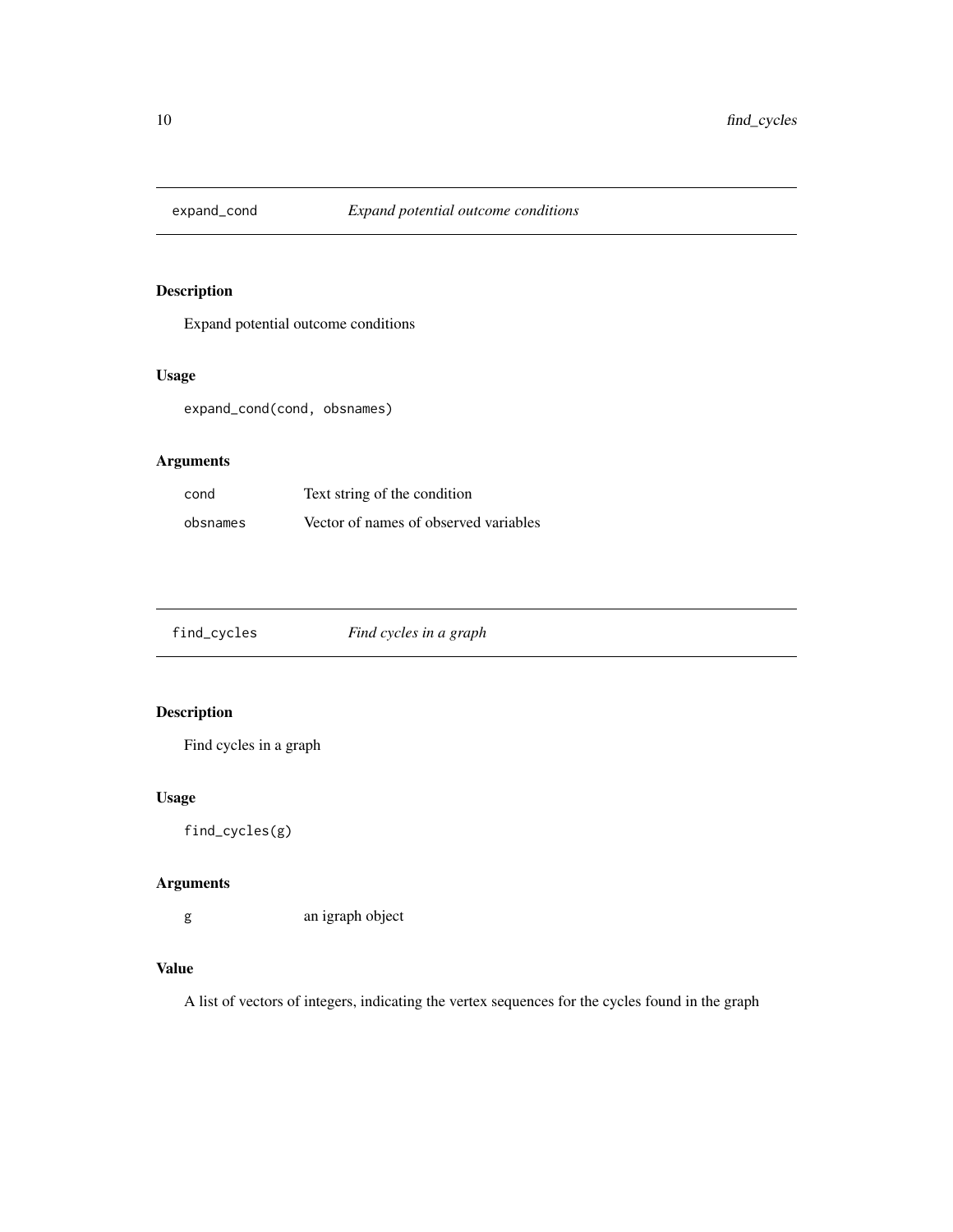<span id="page-10-1"></span><span id="page-10-0"></span>interpret\_bounds *Convert bounds string to a function*

#### Description

Convert bounds string to a function

## Usage

interpret\_bounds(bounds, parameters)

#### **Arguments**

| bounds     | The bounds element as returned by optimize_effect                  |
|------------|--------------------------------------------------------------------|
| parameters | Character vector defining parameters, as returned by analyze_graph |

#### Value

A function that takes arguments for the parameters, i.e., the observed probabilities and returns a vector of length 2: the lower bound and the upper bound.

#### Examples

```
b \leq graph_from_literal(X -+ Y, Ur -+ X, Ur -+ Y)
V(b)$leftside <- c(\theta, \theta, \theta)V(b)$latent <- c(0,0,1)V(b)$nvals <- c(2,2,2)E(b)$rlconnect <- E(b)$edge.monotone <- c(0, 0, 0)obj <- analyze_graph(b, constraints = NULL, effectt = "p{Y(X = 1) = 1} - p{Y(X = 0) = 1}")
bounds <- optimize_effect(obj)
bounds_func <- interpret_bounds(bounds$bounds, obj$parameters)
bounds_func(.1, .1, .4, .3)
# vectorized
do.call(bounds_func, lapply(1:4, function(i) runif(5)))
```
<span id="page-10-2"></span>latex\_bounds *Latex bounds equations*

#### Description

Latex bounds equations

#### Usage

```
latex_bounds(bounds, parameters, prob.sym = "P", brackets = c("", ")"))
```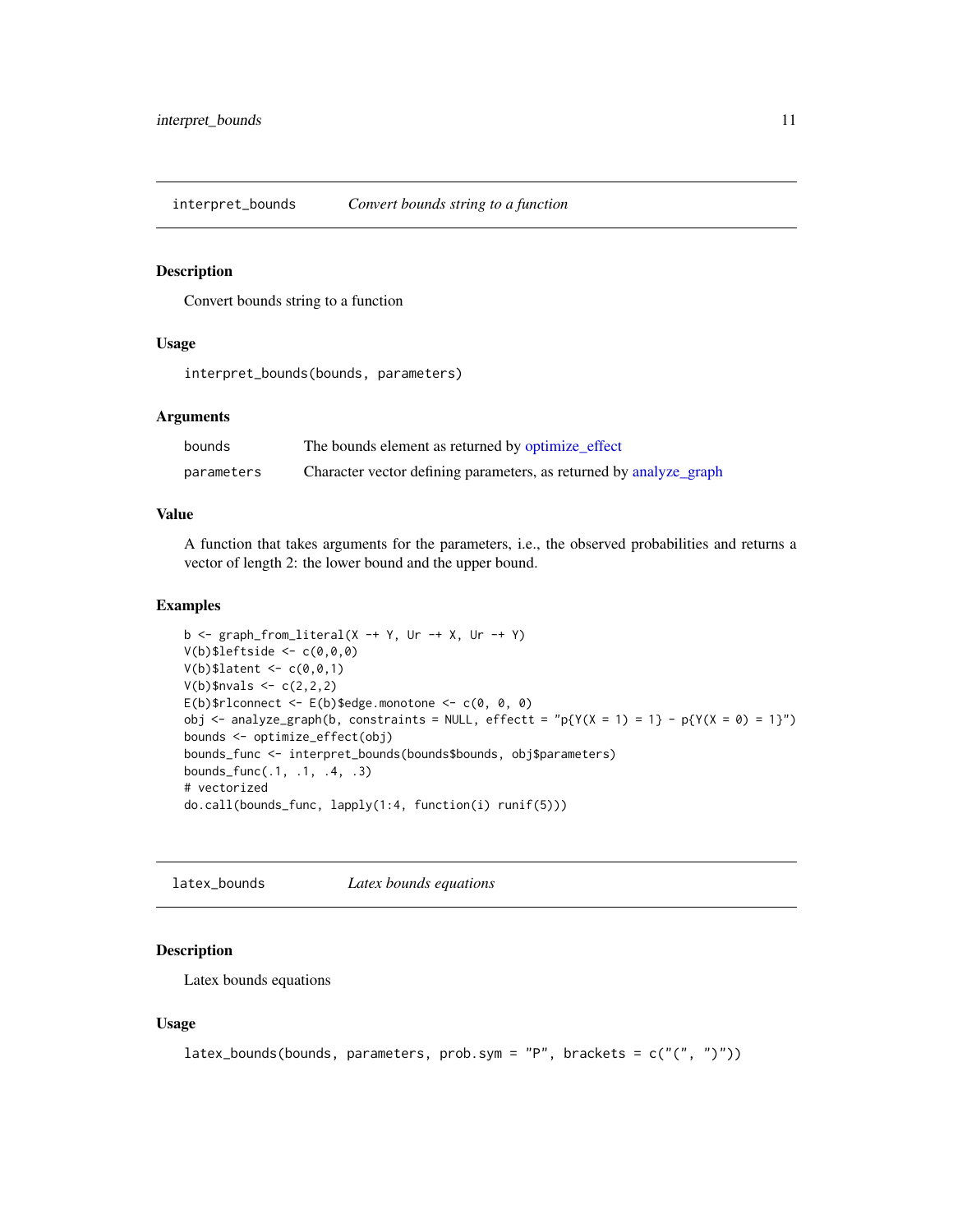#### <span id="page-11-0"></span>Arguments

| bounds     | Vector of bounds as returned by optimize_effect                                               |
|------------|-----------------------------------------------------------------------------------------------|
| parameters | The parameters object as returned by analyze_graph                                            |
| prob.sym   | Symbol to use for probability statements in latex, usually "P" or "pr"                        |
| brackets   | Length 2 vector with opening and closing bracket, usually $c("", ")"$ ), or $c("", "$<br>"\"` |

#### Value

A character string with latex code for the bounds

#### Examples

```
b \leq graph_from_literal(X -+ Y, Ur -+ X, Ur -+ Y)
V(b)$leftside <- c(\theta, \theta, \theta)V(b)$latent <- c(0,0,1)
V(b)$nvals <- c(2,2,2)E(b)$rlconnect <- E(b)$edge.monotone <- c(\emptyset, \emptyset, \emptyset)obj <- analyze_graph(b, constraints = NULL, effectt = "p{Y(X = 1) = 1} - p{Y(X = 0) = 1}")bounds <- optimize_effect(obj)
latex_bounds(bounds$bounds, obj$parameters)
latex_bounds(bounds$bounds, obj$parameters, "Pr")
```
<span id="page-11-1"></span>

| linear_expression | Compute the scalar product of a vector of numbers and a vector of |
|-------------------|-------------------------------------------------------------------|
|                   | strings                                                           |

## Description

A helper function for [evaluate\\_objective](#page-8-1).

#### Usage

linear\_expression(numbers, strings)

## Arguments

| numbers | A numeric vector.                                 |
|---------|---------------------------------------------------|
| strings | A character vector of the same length as numbers. |

#### Value

A string consisting of the corresponding linear combination, including the sign of its first term.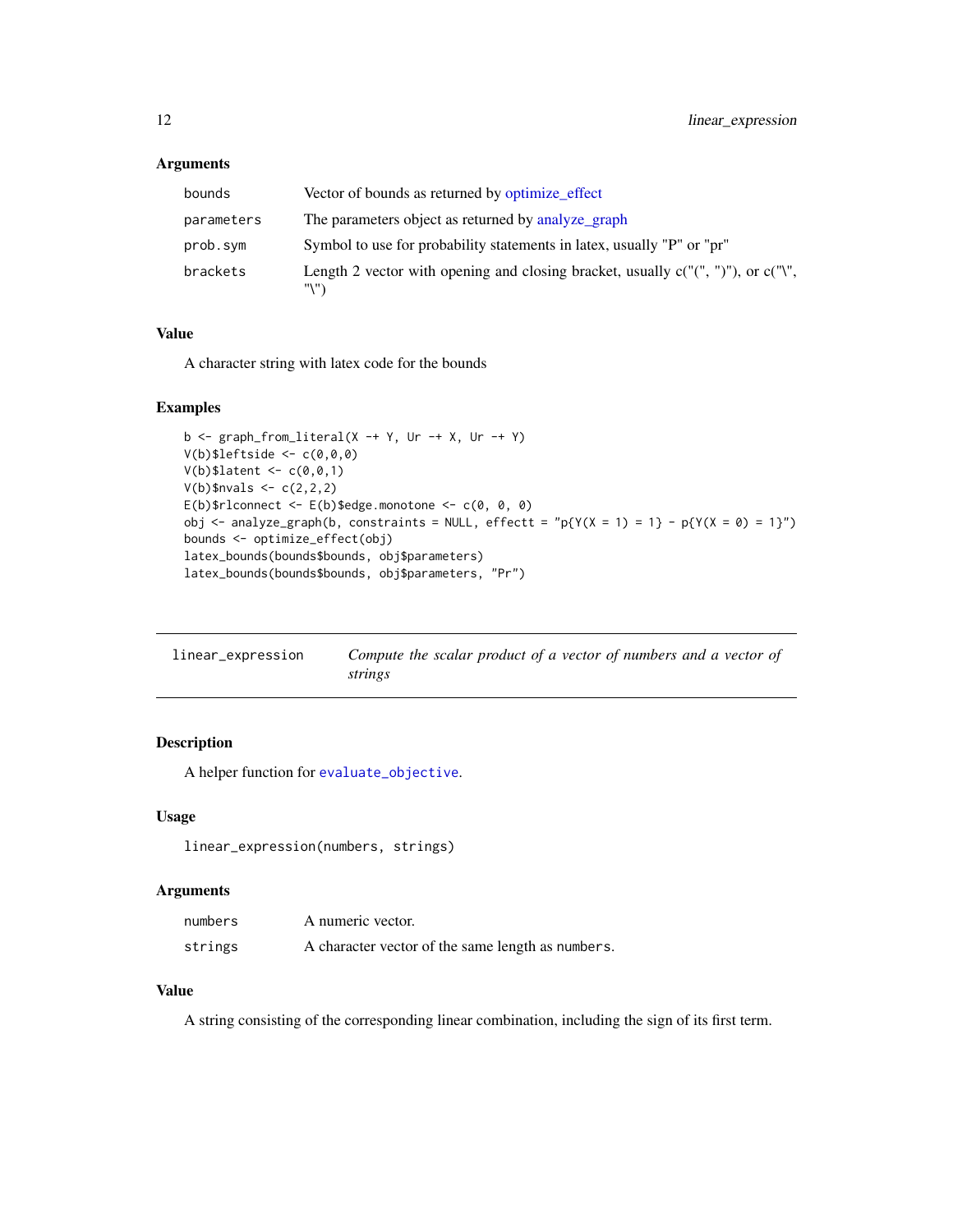<span id="page-12-0"></span>

A helper function for [linear\\_expression](#page-11-1).

## Usage

```
linear_term(number, string)
```
## Arguments

| number | A numeric vector of length 1.   |
|--------|---------------------------------|
| string | A character vector of length 1. |

#### Value

A string consisting of the concatenation of number and string, including its sign.

| list_to_path | Recursive function to translate an effect list to a path sequence |  |
|--------------|-------------------------------------------------------------------|--|
|              |                                                                   |  |

## Description

Recursive function to translate an effect list to a path sequence

#### Usage

list\_to\_path(x, name = NULL)

## Arguments

| X    | A list of vars as returned by parse_effect |
|------|--------------------------------------------|
| name | The name of the outcome variable.          |

## Value

a list of characters describing the path sequence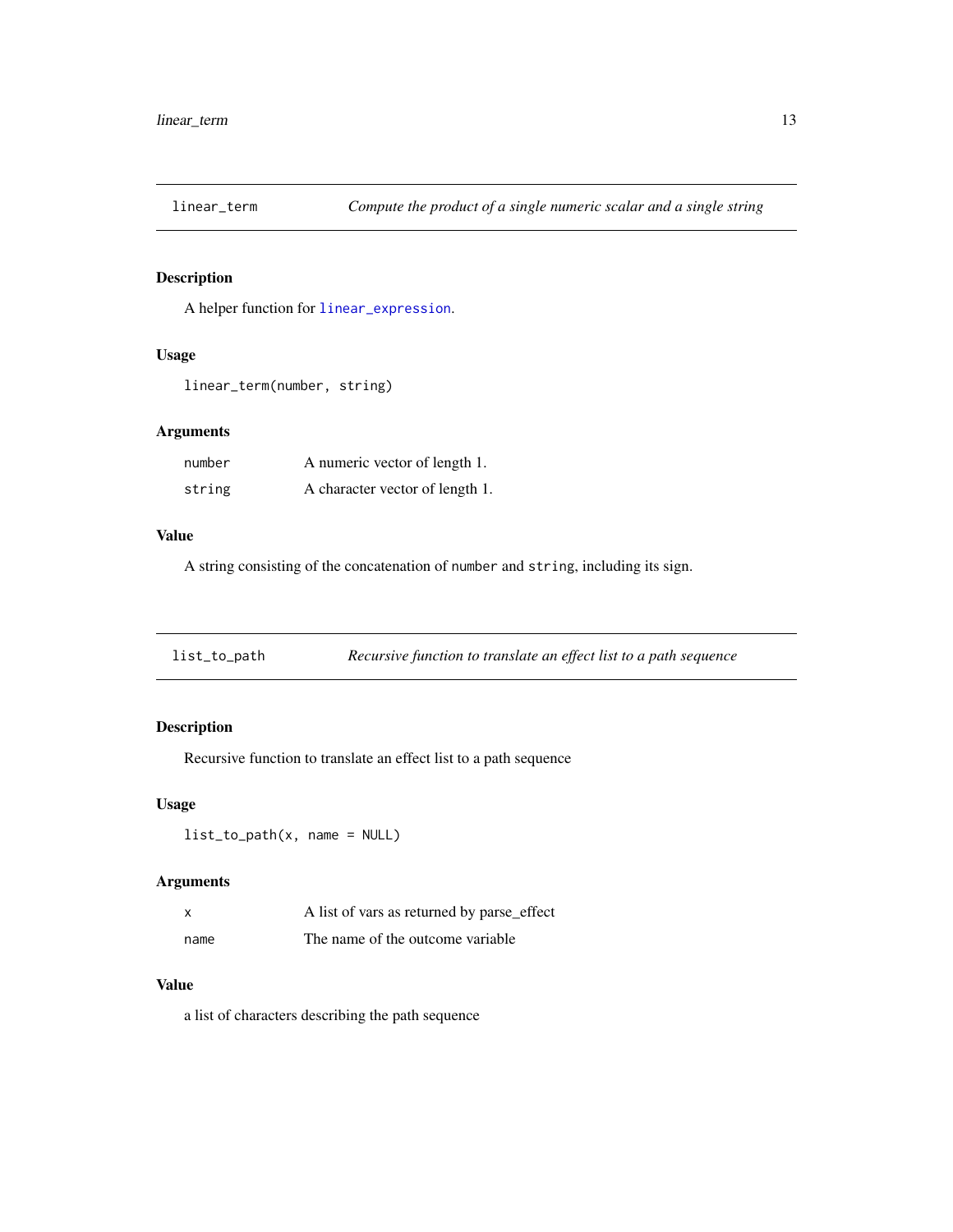<span id="page-13-0"></span>

Get the number of values of a given variable in the graph

#### Usage

numberOfValues(graph, varname)

## Arguments

| graph   | An igraph object.                          |
|---------|--------------------------------------------|
| varname | A string. The name of a vertex in 'graph'. |

#### Value

An integer greater than 1. The number of values of 'varname'.

<span id="page-13-1"></span>

## Description

Given a object with the linear programming problem set up, compute the bounds using the c++ code developed by Alex Balke. Bounds are returned as text but can be converted to R functions using [interpret\\_bounds,](#page-10-1) or latex code using [latex\\_bounds.](#page-10-2)

## Usage

```
optimize_effect(obj)
```
## Arguments

obj Object as returned by [analyze\\_graph](#page-2-1)

## Value

An object of class "balkebound" that contains the bounds and logs as character strings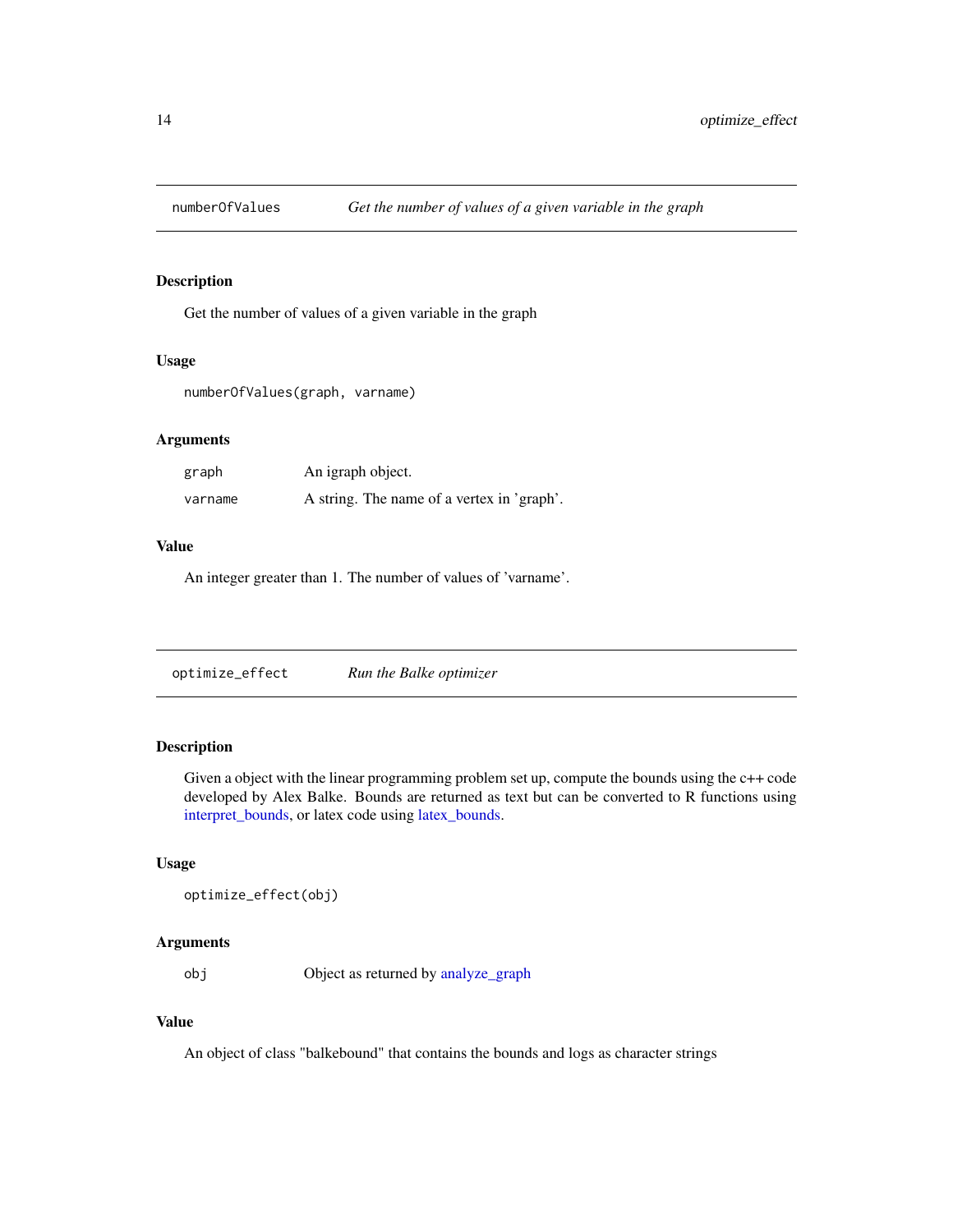## <span id="page-14-0"></span>optimize\_effect\_2 15

#### Examples

```
b \leq graph_from_literal(X -+ Y, Ur -+ X, Ur -+ Y)
V(b)$leftside <- c(0,0,0)
V(b)$latent <- c(0,0,1)
V(b)$nvals <- c(2,2,2)E(b)$rlconnect <- E(b)$edge.monotone <- c(0, 0, 0)obj <- analyze_graph(b, constraints = NULL, effectt = "p{Y(X = 1) = 1} - p{Y(X = 0) = 1}")
optimize_effect(obj)
```
<span id="page-14-1"></span>optimize\_effect\_2 *Run the optimizer*

#### Description

Given an object with the linear programming problem set up, compute the bounds using rcdd. Bounds are returned as text but can be converted to R functions using [interpret\\_bounds,](#page-10-1) or latex code using [latex\\_bounds.](#page-10-2)

#### Usage

```
optimize_effect_2(obj)
```
#### Arguments

obj Object as returned by [analyze\\_graph](#page-2-1)

#### Value

An object of class "balkebound" that contains the bounds and logs as character strings

#### Examples

```
b \leq graph_from_literal(X -+ Y, Ur -+ X, Ur -+ Y)
V(b)$leftside <- c(0,0,0)V(b)$latent <- c(0,0,1)
V(b)$nvals <- c(2,2,2)E(b)$rlconnect <- E(b)$edge.monotone <- C(e, e, e)obj <- analyze_graph(b, constraints = NULL, effectt = "p{Y(X = 1) = 1} - p{Y(X = 0) = 1}")
optimize_effect_2(obj)
```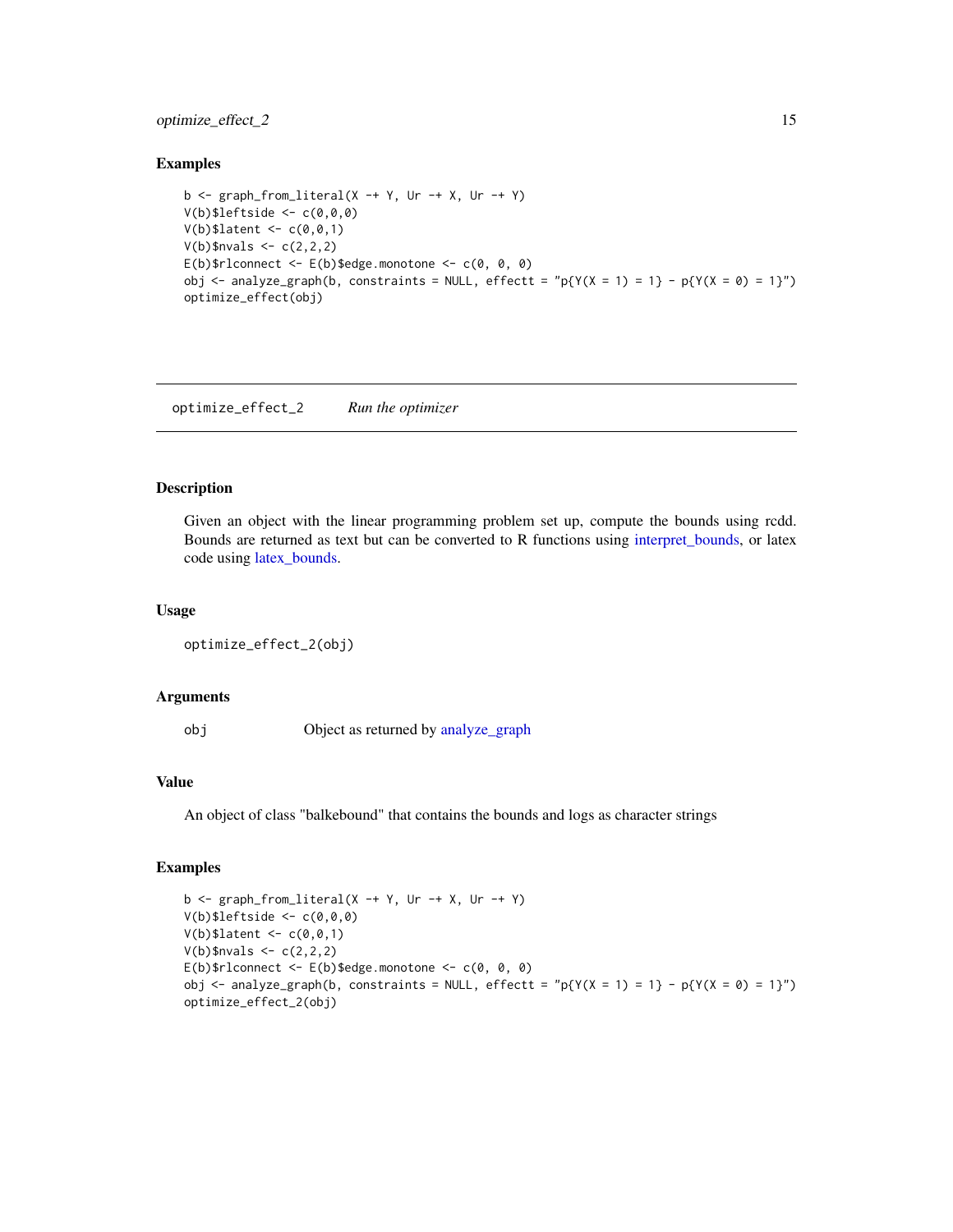<span id="page-15-1"></span><span id="page-15-0"></span>

This helper function does the heavy lifting for [optimize\\_effect\\_2](#page-14-1). For a given casual query, it computes either a lower or an upper bound on the corresponding causal effect.

#### Usage

opt\_effect(opt, obj)

#### Arguments

| opt | A string. Either "min" or "max" for a lower or an upper bound, respectively. |
|-----|------------------------------------------------------------------------------|
| obi | An object as returned by the function analyze graph. Contains the casual     |
|     | query to be estimated.                                                       |

#### Value

An object of class optbound; a list with the following named components:

- expr is the *main* output; an expression of the bound as a print-friendly string,
- type is either "lower" or "upper" according to the type of the bound,
- dual\_vertices is a numeric matrix whose rows are the vertices of the convex polytope of the dual LP,
- dual\_vrep is a V-representation of the dual convex polytope, including some extra data.

parse\_constraints *Parse text that defines a the constraints*

#### Description

Parse text that defines a the constraints

## Usage

parse\_constraints(constraints, obsnames)

#### Arguments

| constraints | A list of character strings                            |
|-------------|--------------------------------------------------------|
| obsnames    | Vector of names of the observed variables in the graph |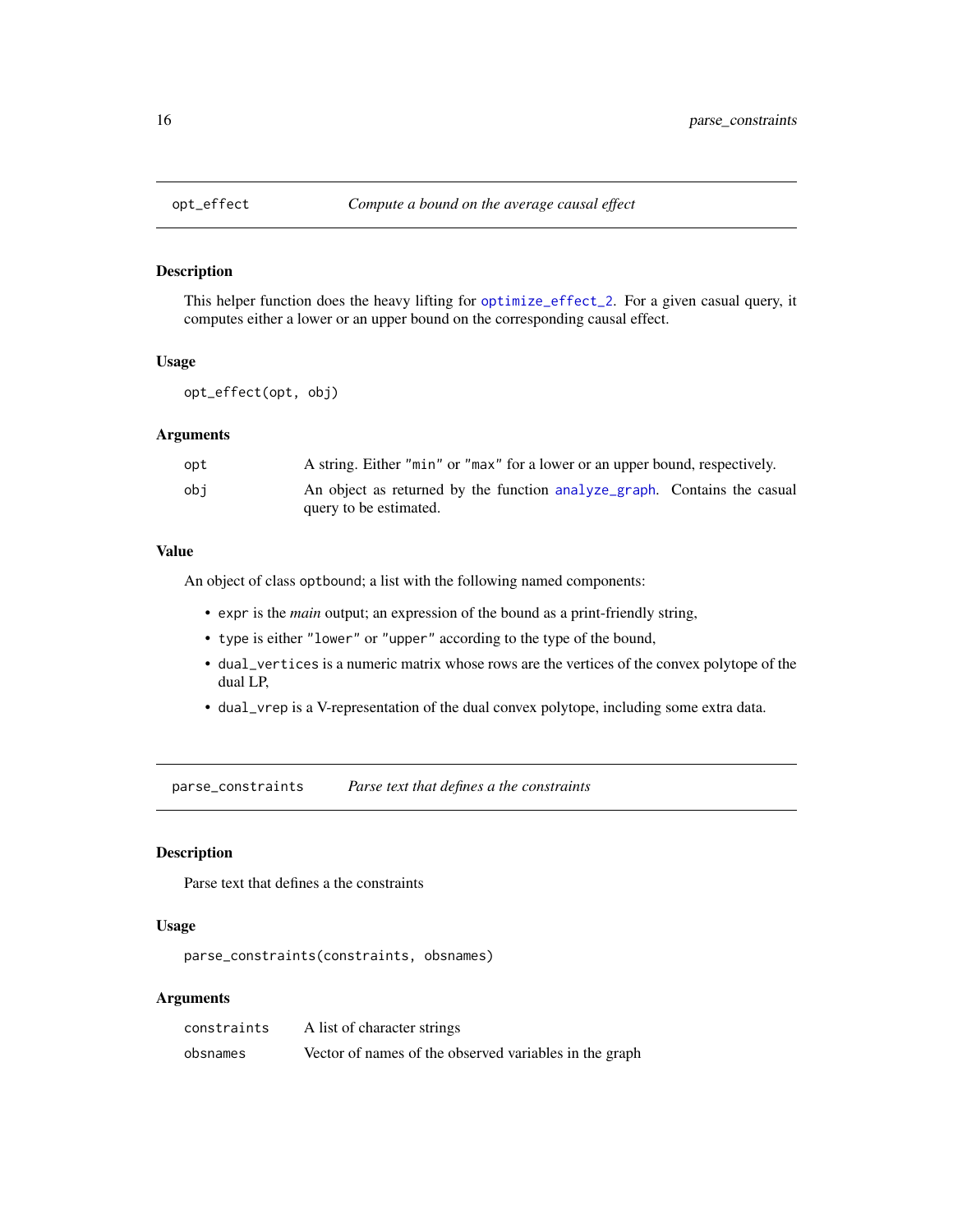## <span id="page-16-0"></span>parse\_effect 17

#### Value

A data frame with columns indicating the variables being constrained, what the values of their parents are for the constraints, and the operator defining the constraint (equality or inequalities).

<span id="page-16-1"></span>parse\_effect *Parse text that defines a causal effect*

## Description

Parse text that defines a causal effect

#### Usage

parse\_effect(text)

#### Arguments

text Character string

#### Value

A nested list that contains the following components:

- vars For each element of the causal query, this indicates potential outcomes as names of the list elements, the variables that they depend on, and the values that any variables are being fixed to.
- oper The vector of operators (addition or subtraction) that combine the terms of the causal query.

values The values that the potential outcomes are set to in the query.

pcheck List of logicals for each element of the query that are TRUE if the element is a potential outcome and FALSE if it is an observational quantity.

pastestar *Paste with asterisk sep*

#### Description

Paste with asterisk sep

#### Usage

```
pastestar(...)
```
#### Arguments

... Things to paste together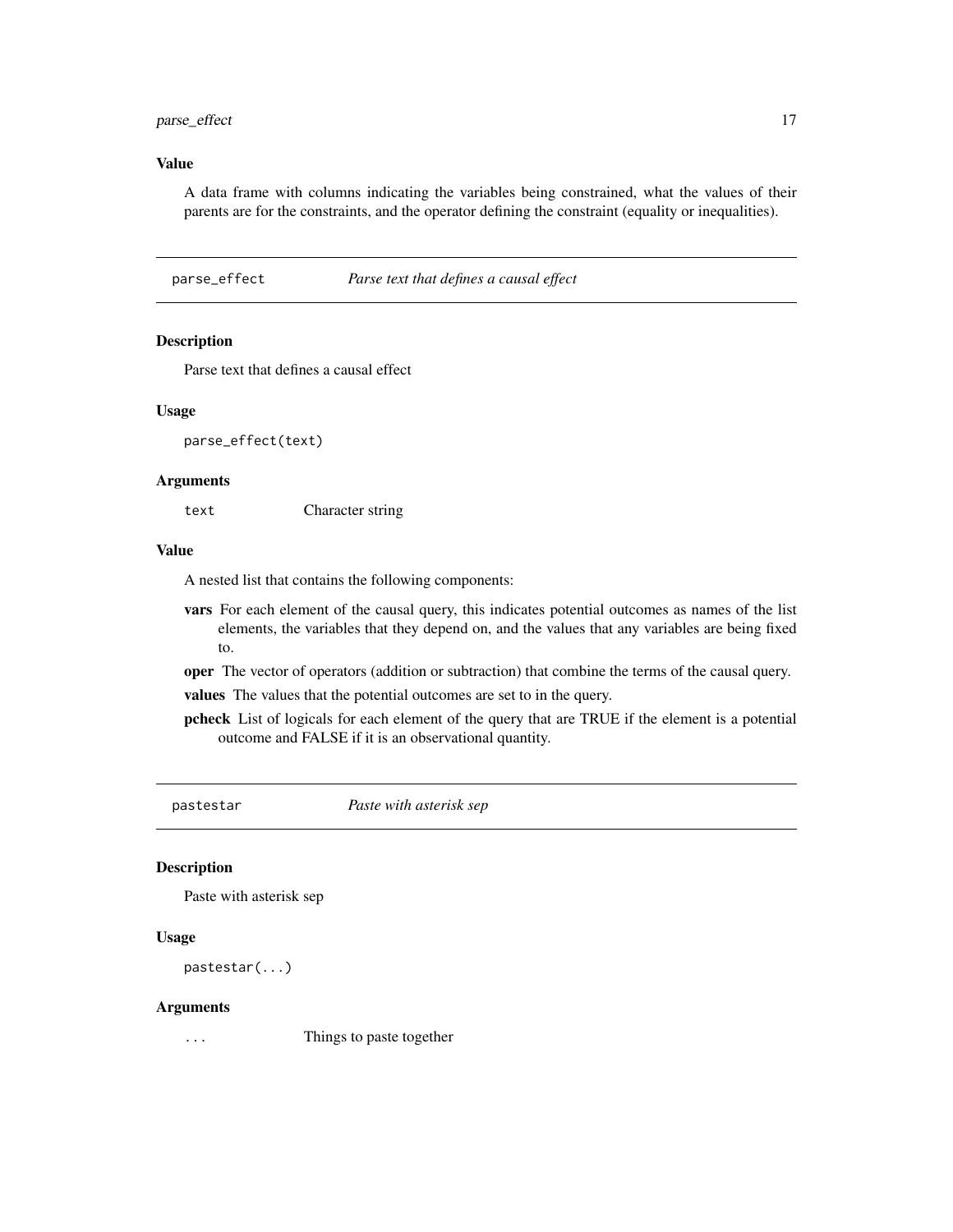<span id="page-17-0"></span>plot.linearcausalproblem

*Plot the graph from the causal problem*

## Description

Plot the graph from the causal problem

## Usage

```
## S3 method for class 'linearcausalproblem'
plot(x, \ldots)
```
## Arguments

| x | object of class "linearcausaloptim" |
|---|-------------------------------------|
| . | Not used                            |

## Value

Nothing

plot\_graphres *Plot the analyzed graph object*

## Description

Special plotting method for igraphs of this type

## Usage

plot\_graphres(graphres)

## Arguments

graphres an igraph object

## Value

None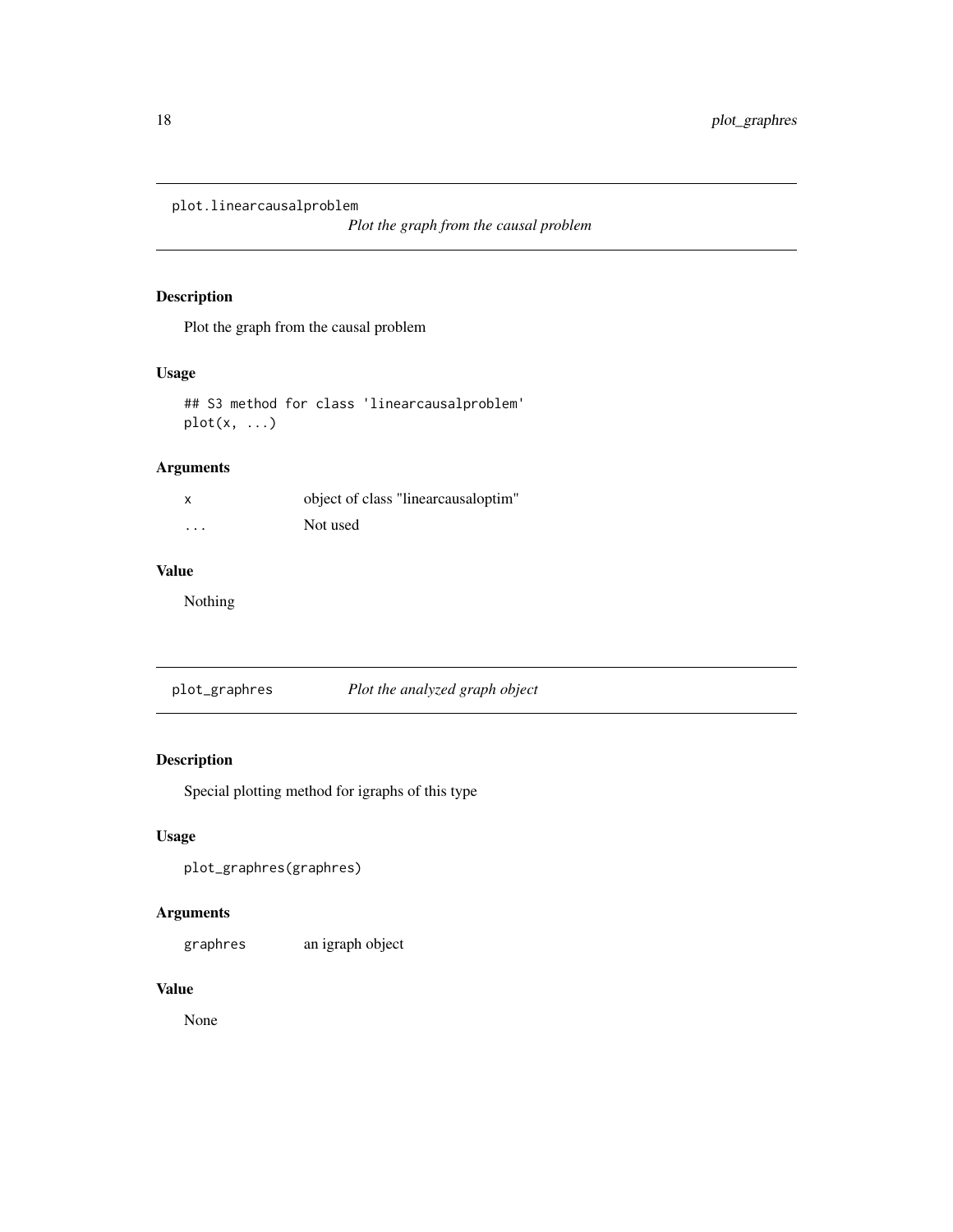<span id="page-18-0"></span>print.linearcausalproblem

*Print the causal problem*

## Description

Print the causal problem

#### Usage

## S3 method for class 'linearcausalproblem'  $print(x, \ldots)$ 

## Arguments

| x        | object of class "linearcausaloptim" |
|----------|-------------------------------------|
| $\cdots$ | Not used                            |

## Value

x, invisibly

| print_nvals | Print the number of values of each variable/vertex of the analyzed |
|-------------|--------------------------------------------------------------------|
|             | graph object                                                       |

## Description

Print the number of values of each variable/vertex of the analyzed graph object

## Usage

```
print_nvals(graphres)
```
## Arguments

graphres an igraph object

## Value

None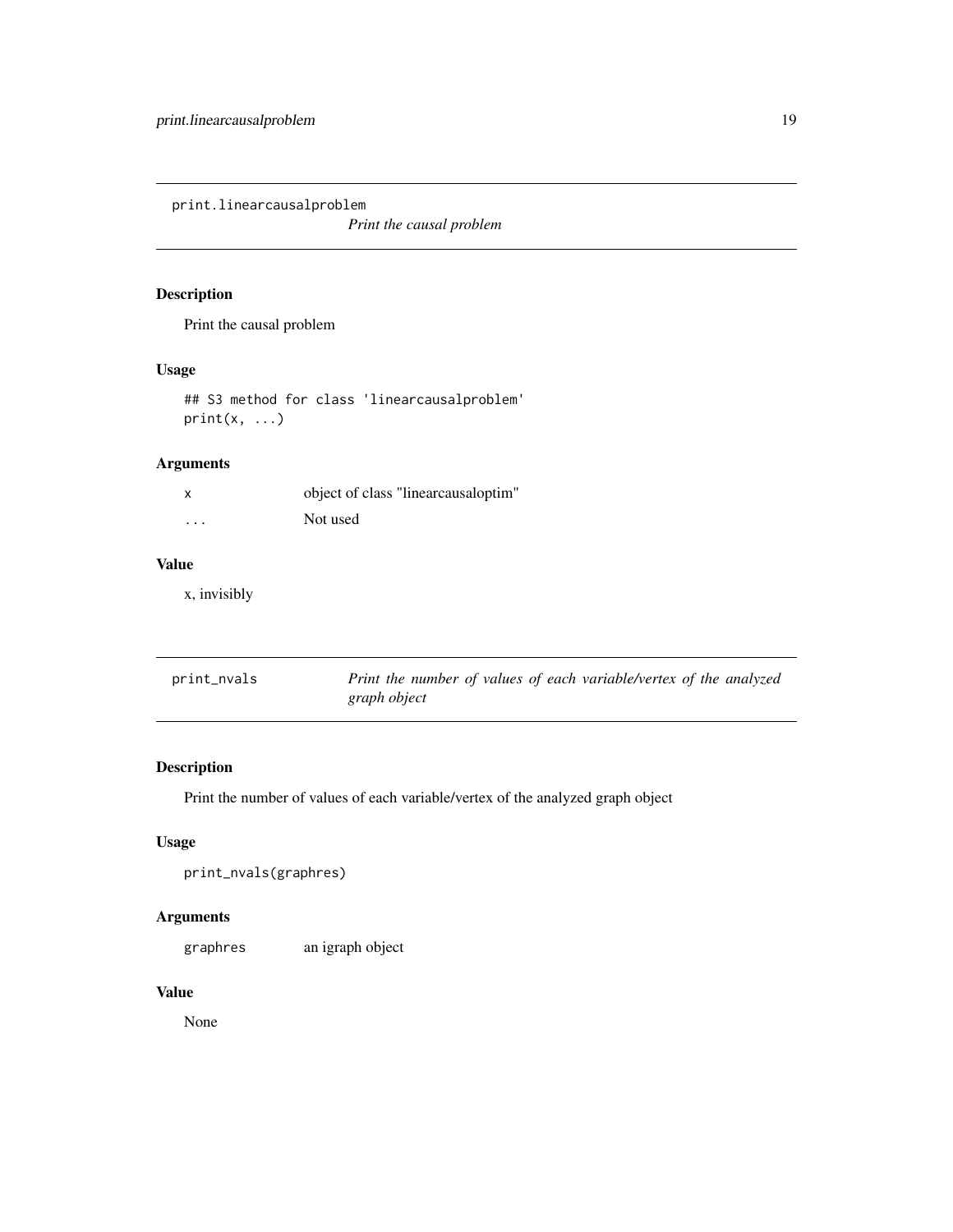<span id="page-19-0"></span>

Identifies and reduces redundant variables

## Usage

```
reduce.sets(sets)
```
## Arguments

sets List of constraints as sets of variables

shortentxt *Shorten strings to 80 characters wide*

## Description

Shorten strings to 80 characters wide

## Usage

shortentxt(x)

## Arguments

x String

## Value

A string with line breaks to keep the width less than 80 characters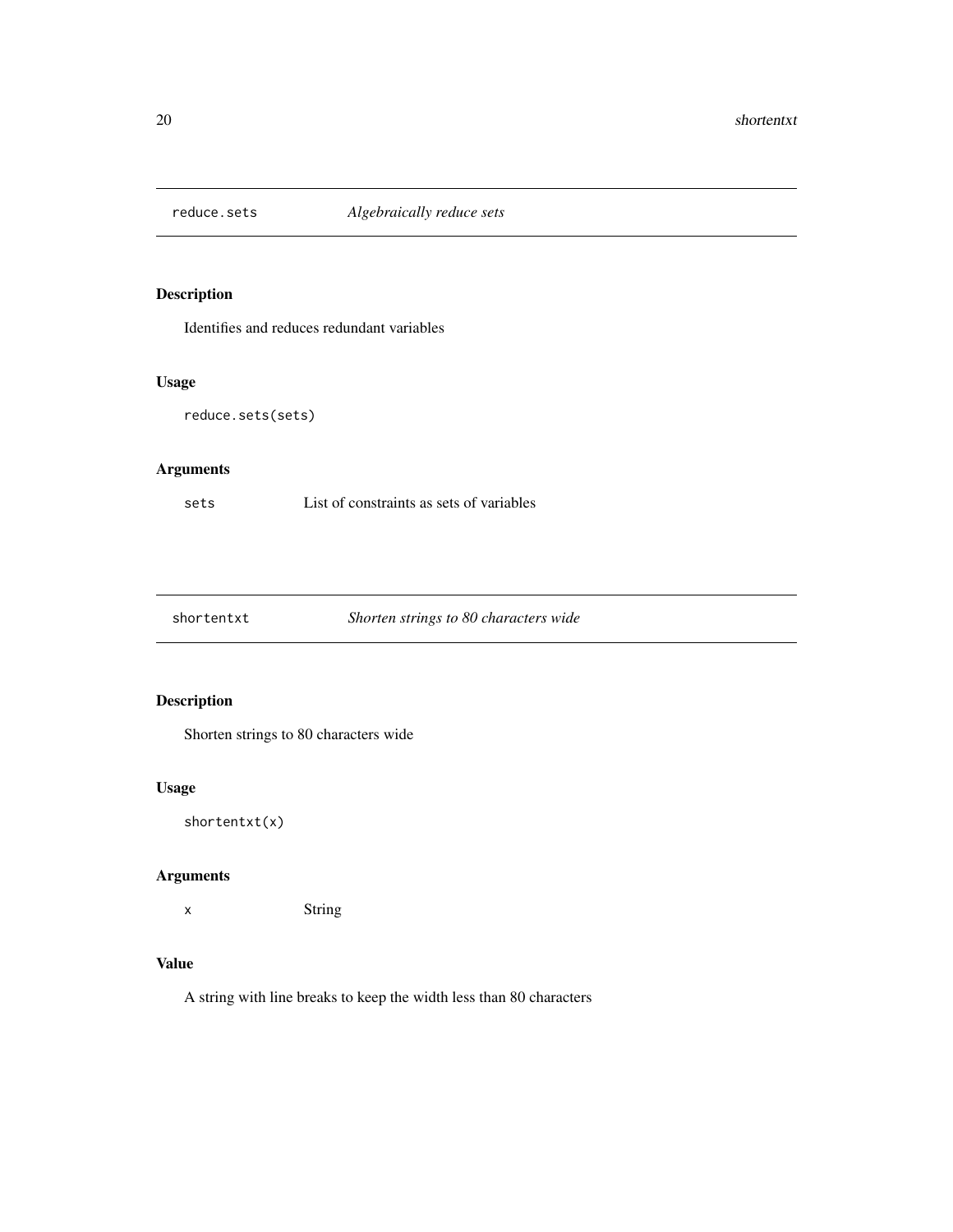<span id="page-20-0"></span>simulate\_bounds *Simulate bounds*

#### Description

Run a simple simulation based on the bounds. For each simulation, sample the set of counterfactual probabilities from a uniform distribution, translate into a multinomial distribution, and then compute the objective and the bounds in terms of the observable variables.

#### Usage

```
simulate_bounds(obj, bounds, nsim = 1000)
```
#### Arguments

| obi    | Object as returned by analyze_graph   |
|--------|---------------------------------------|
| bounds | Object as returned by optimize_effect |
| nsim   | Number of simulation replicates       |

#### Value

A data frame with columns: objective, bound.lower, bound.upper

#### Examples

```
b \leq graph_from_literal(X -+ Y, Ur -+ X, Ur -+ Y)
V(b)$leftside <- c(0,0,0)V(b)$latent <- c(\theta, \theta, 1)V(b)$nvals <- c(2,2,2)E(b)$rlconnect <- E(b)$edge.monotone <- C(e, e, e)obj <- analyze_graph(b, constraints = NULL, effectt = "p{Y(X = 1) = 1} - p{Y(X = 0) = 1}")
bounds <- optimize_effect(obj)
simulate_bounds(obj, bounds, nsim = 5)
```
<span id="page-20-1"></span>specify\_graph *Shiny interface to specify network structure and compute bounds*

#### Description

This launches the Shiny interface in the system's default web browser. The results of the computation will be displayed in the browser, but they can also be returned to the R session by assigning the result of the function call to an object. See below for information on what is returned.

#### Usage

specify\_graph()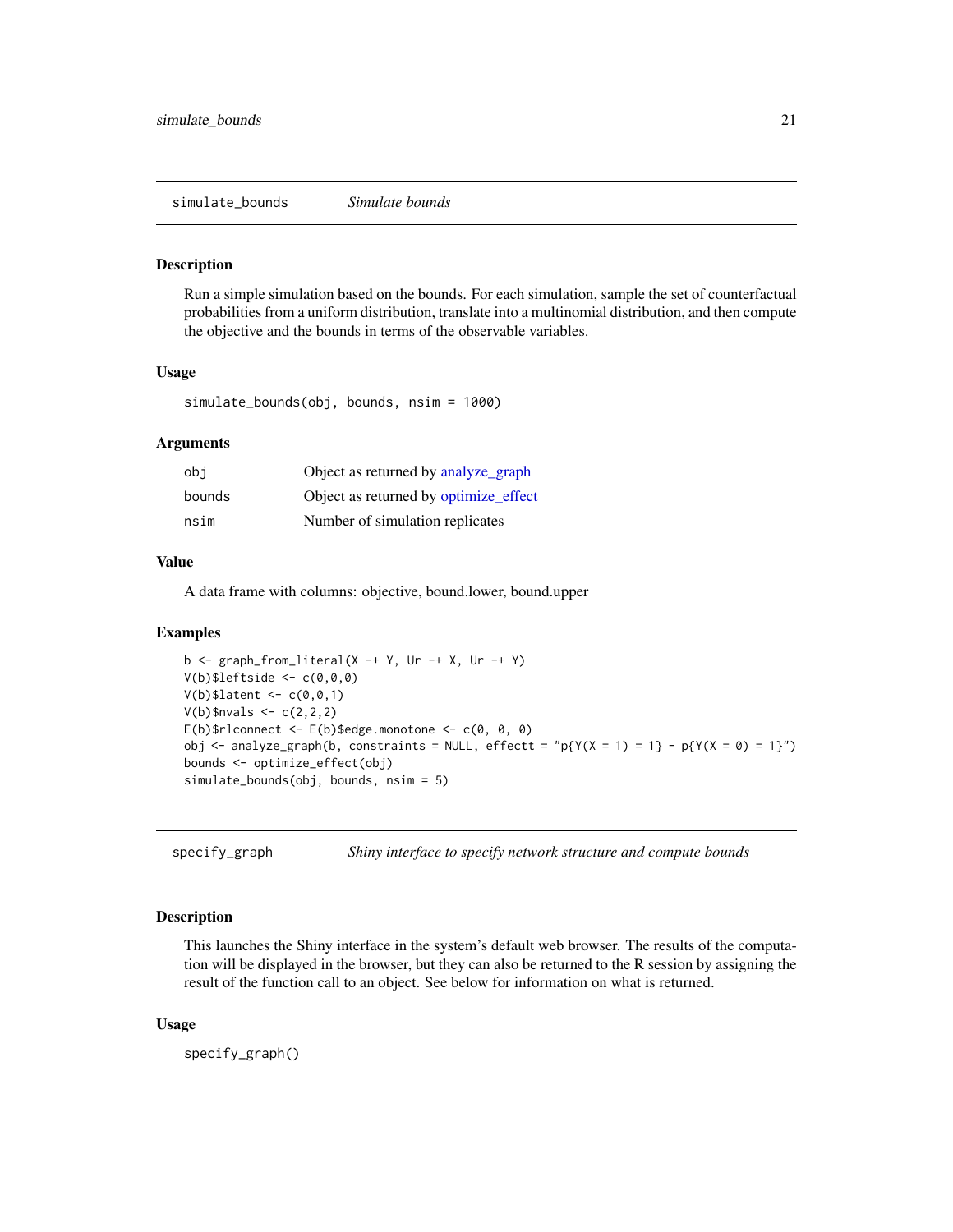#### <span id="page-21-0"></span>Value

If the button "Exit and return graph object" is clicked, then only the graph is returned as an [aaa](#page-0-0)[igraph-package](#page-0-0) object.

If the bounds are computed and the button "Exit and return objects to  $\mathbb{R}$ " is clicked, then a list is returned with the following elements:

graphres The graph as drawn and interpreted, an [aaa-igraph-package](#page-0-0) object.

obj The objective and all necessary supporting information. This object is documented in [ana](#page-2-1)[lyze\\_graph.](#page-2-1) This can be passed directly to [optimize\\_effect\\_2.](#page-14-1)

bounds.obs Object of class 'balkebound' as returned by [optimize\\_effect\\_2.](#page-14-1)

constraints Character vector of the specified constraints. NULL if no constraints.

effect Text describing the causal effect of interest.

boundsFunction Function that takes parameters (observed probabilities) as arguments, and returns a vector of length 2 for the lower and upper bounds.

symb.subtract *Symbolic subtraction*

#### Description

Like setdiff but doesn't remove duplicates x1 - x2

## Usage

symb.subtract(x1, x2)

#### Arguments

| х1 | First term (subtract from) |
|----|----------------------------|
| x2 | Second term (subtract)     |

update\_effect *Update the effect in a linearcausalproblem object*

## Description

If you want to use the same graph and response function, but change the effect of interest, this can save some computation time.

#### Usage

```
update_effect(obj, effectt)
```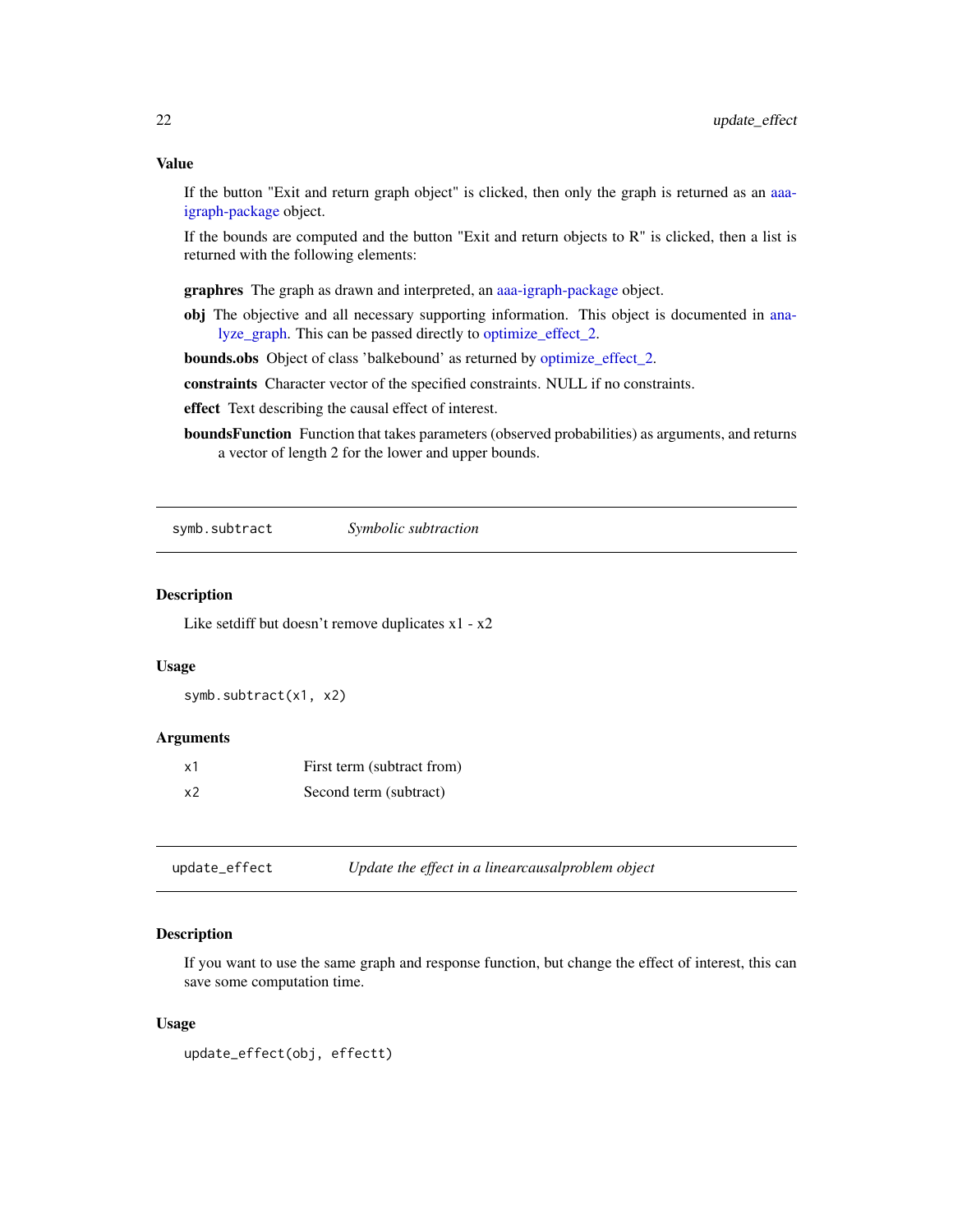## <span id="page-22-0"></span>update\_effect 23

## Arguments

| obi     | An object as returned by analyze_graph                           |
|---------|------------------------------------------------------------------|
| effectt | A character string that represents the causal effect of interest |

## Value

A object of class linearcausalproblem, see [analyze\\_graph](#page-2-1) for details